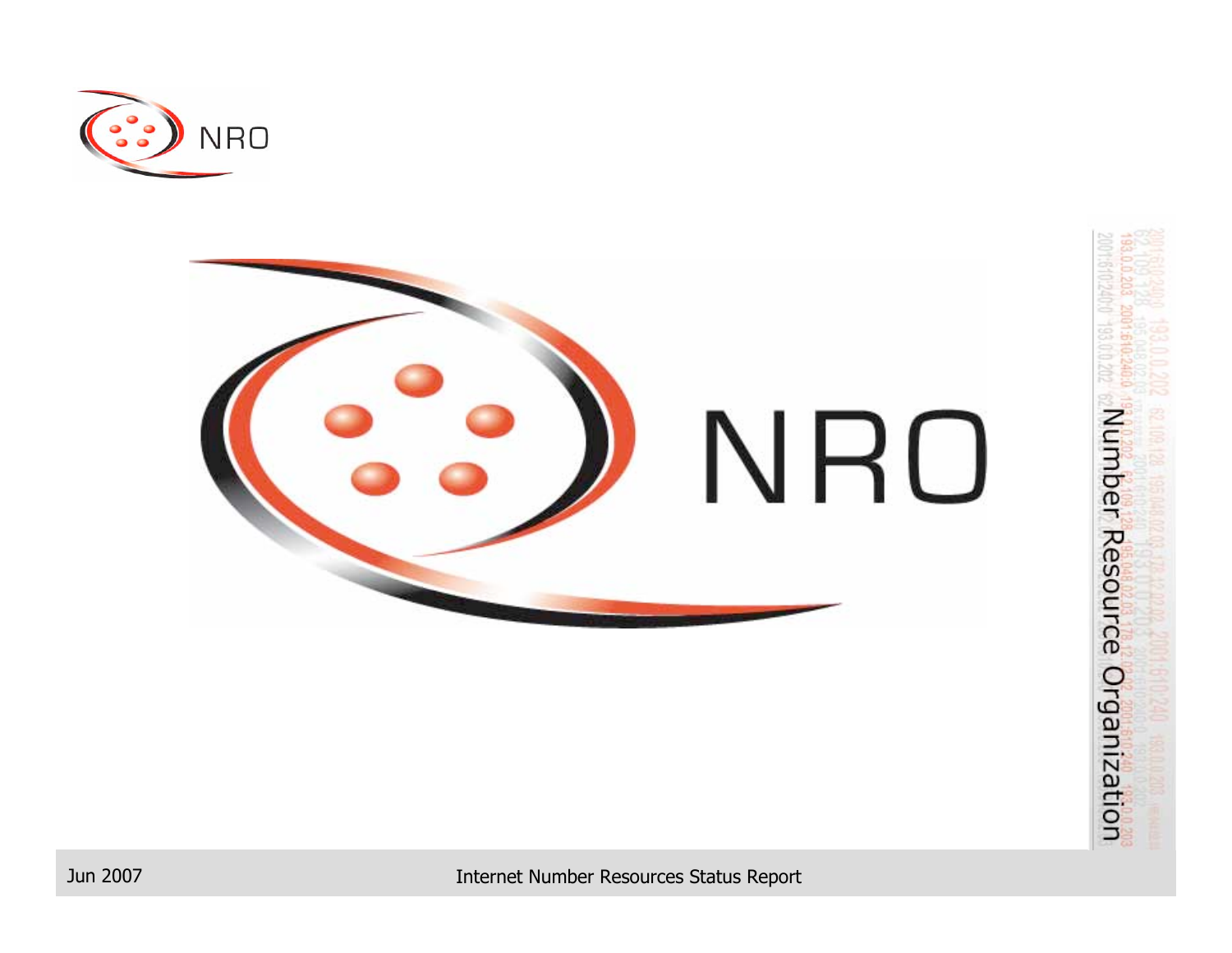

### **Internet Number Resource Internet Number Resource Status Report Status Report**

#### **As of 30 June 2007**

#### **Prepared by** Regional Internet Registries AfriNIC, APNIC, ARIN, LACNIC and the RIPE NCC

Number Resource Organization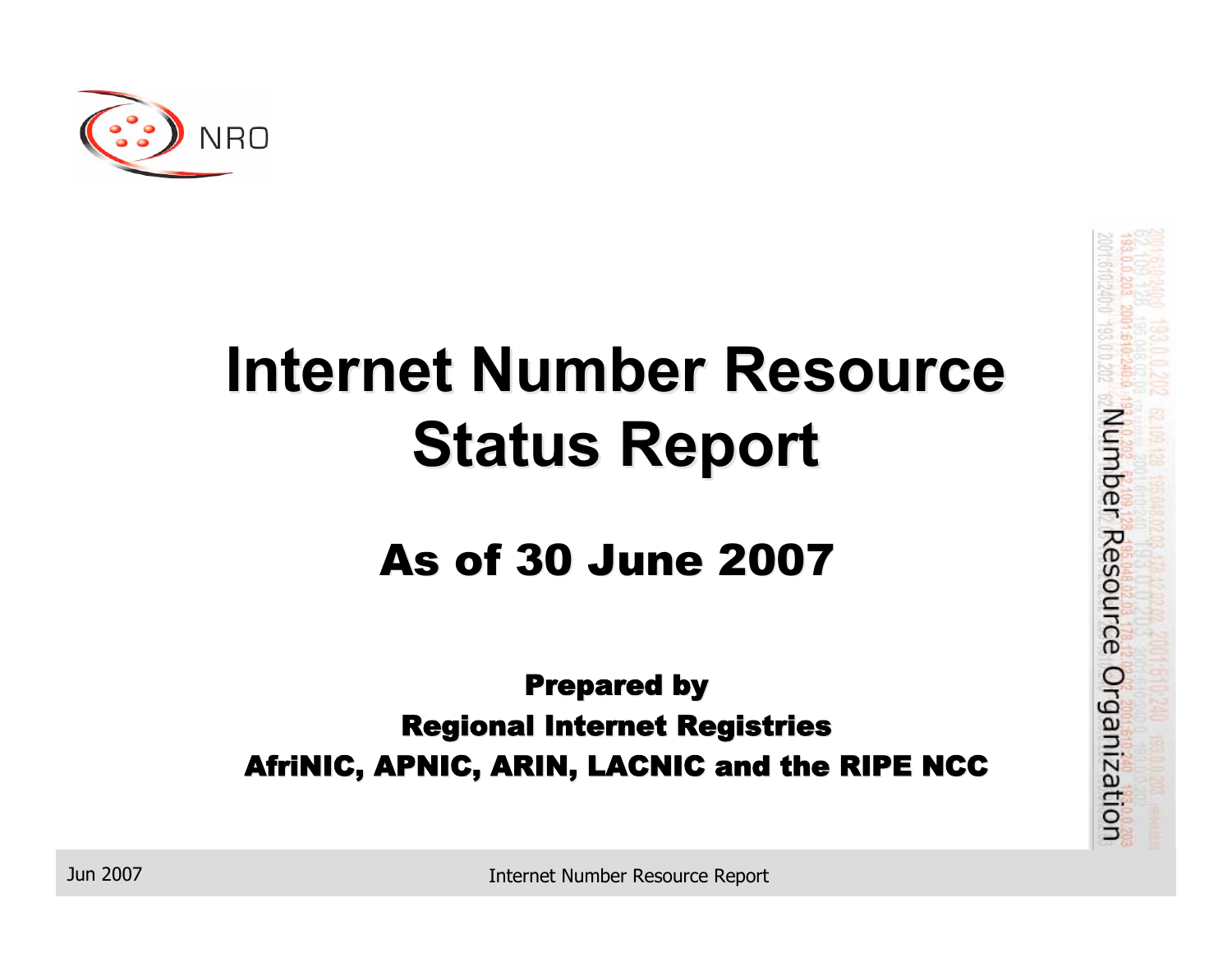

### **Status of 256 /8s IPv4 Address Space IPv4 Address Space**



Number Resource Organization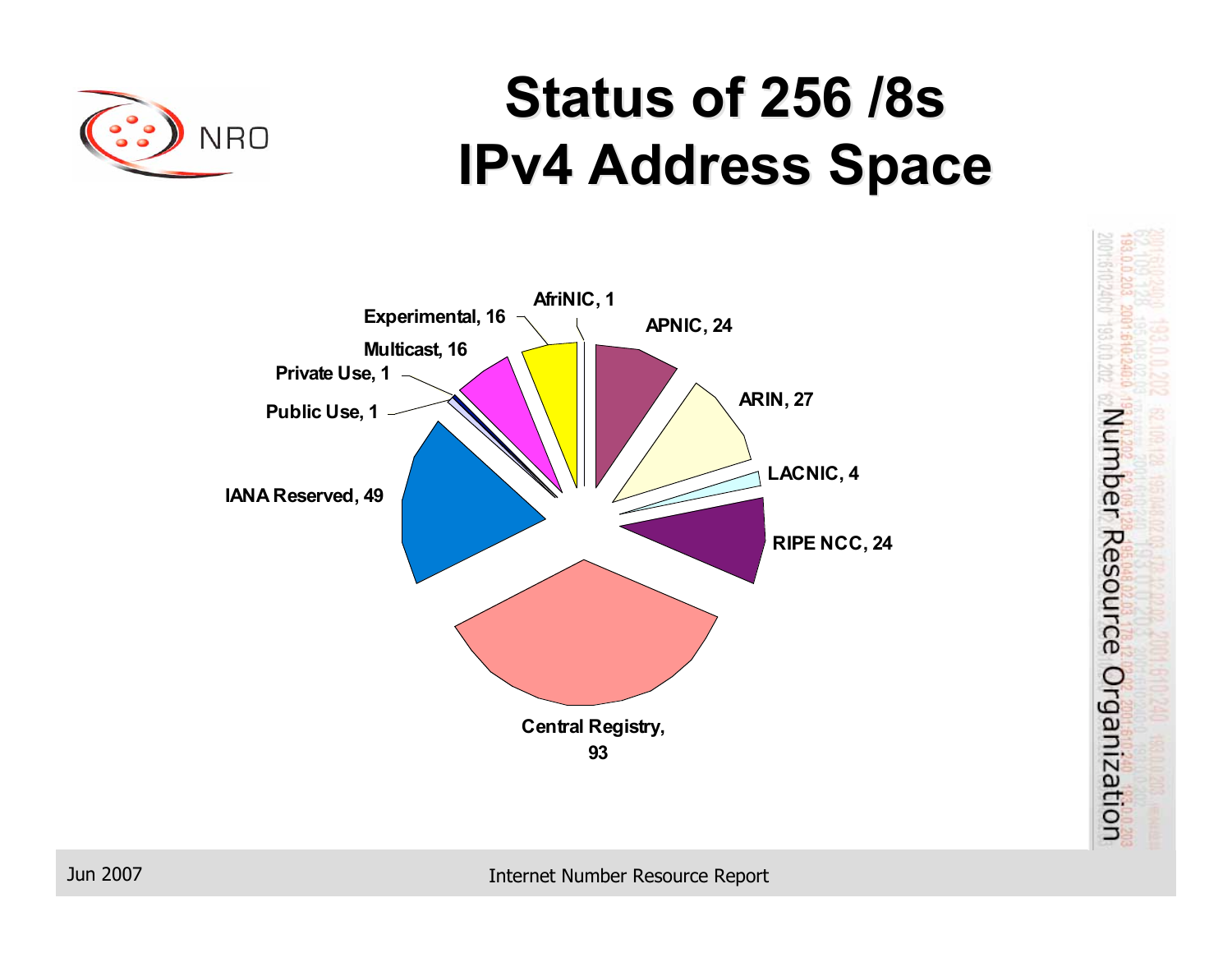

### **IPv4 Allocations IPv4 Allocations RIRs to LIRs/ISPs**

**Yearly Comparison Yearly Comparison**



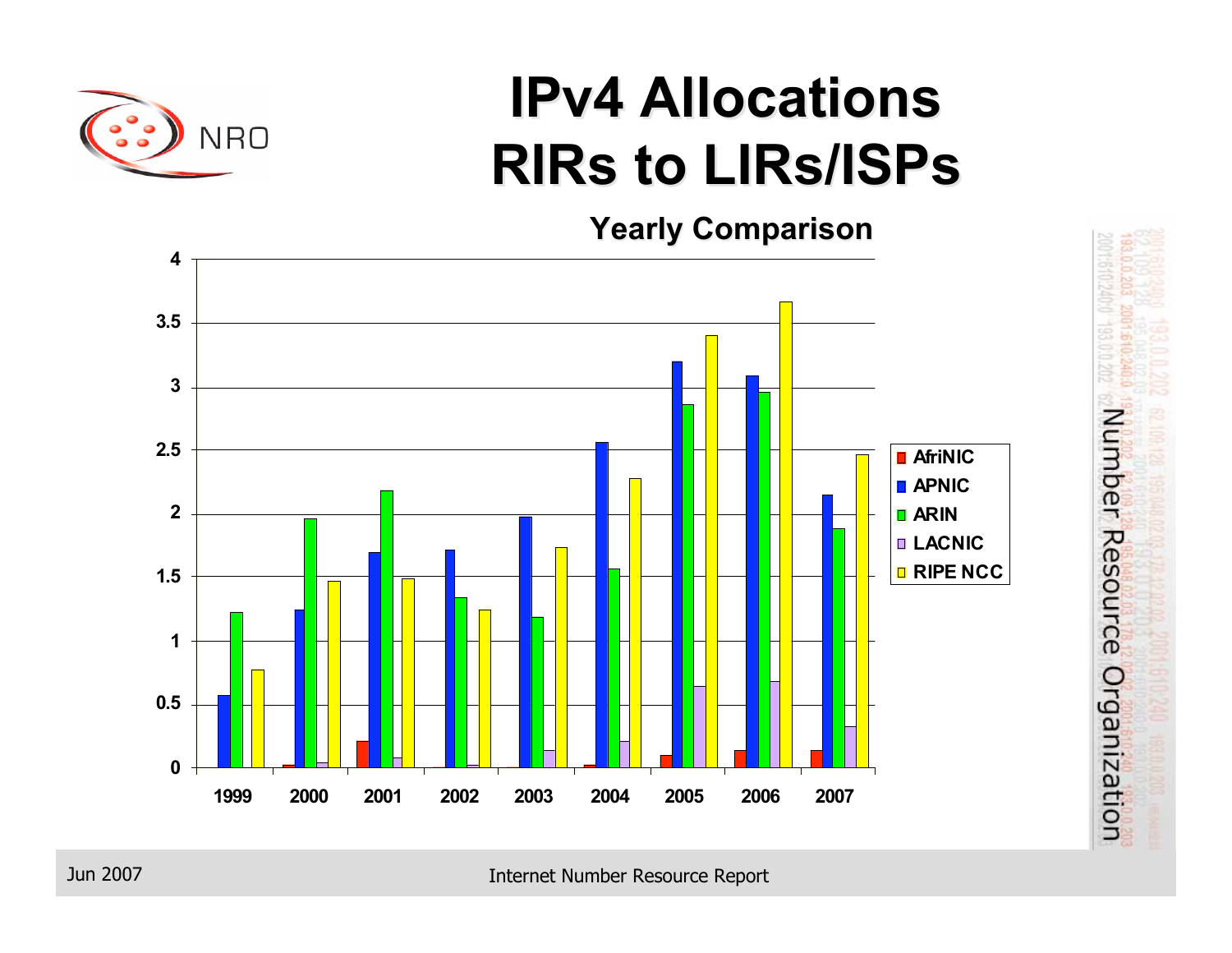

### **IPv4 Allocations IPv4 Allocations RIRs to LIRs/ISPs**

**Cumulative Total (Jan 1999 – Jun 2007)** 



Number Resource Organization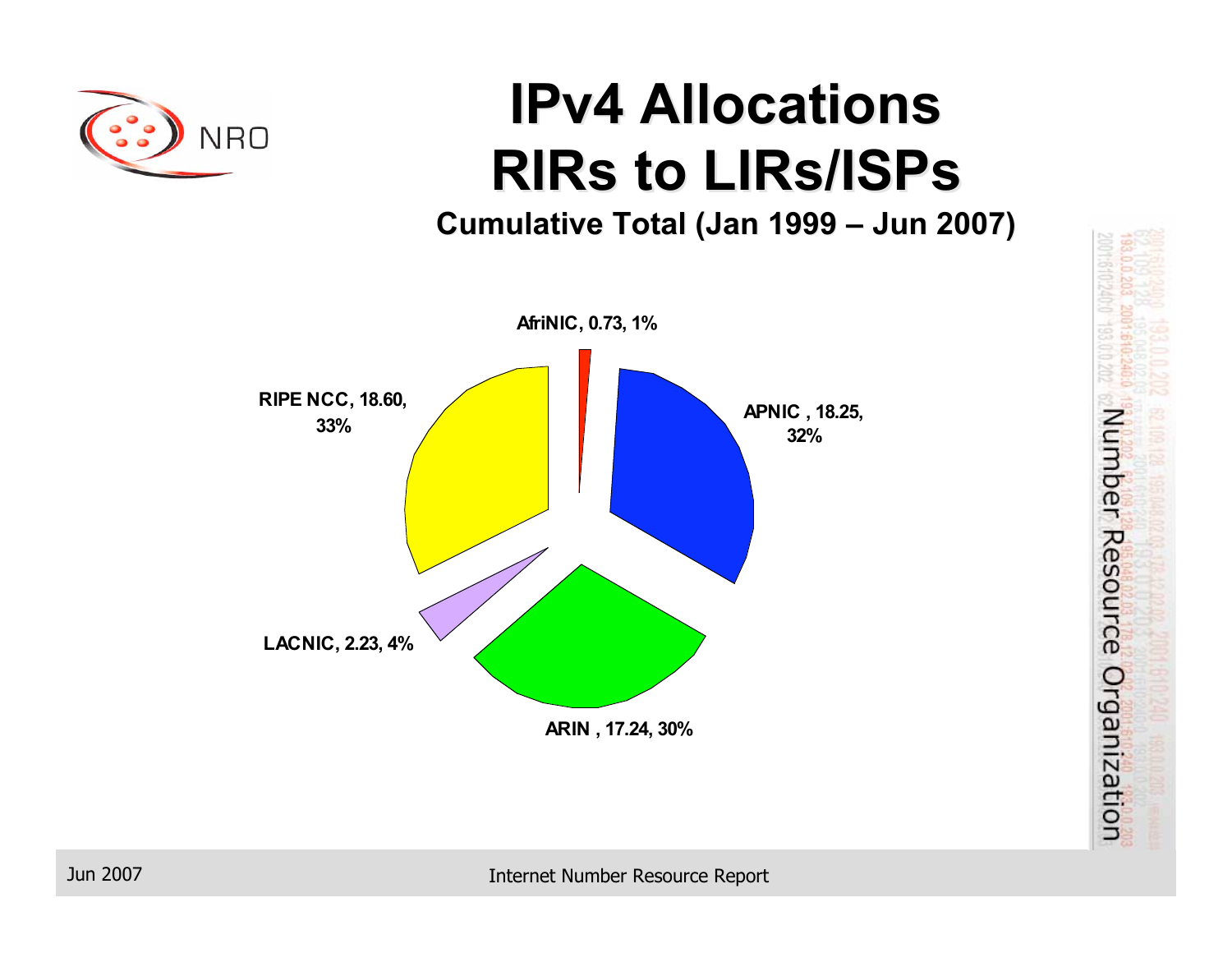

### **ASN Assignments ASN Assignments RIRs to LIRs/ISPs**

**Yearly Comparison Yearly Comparison**



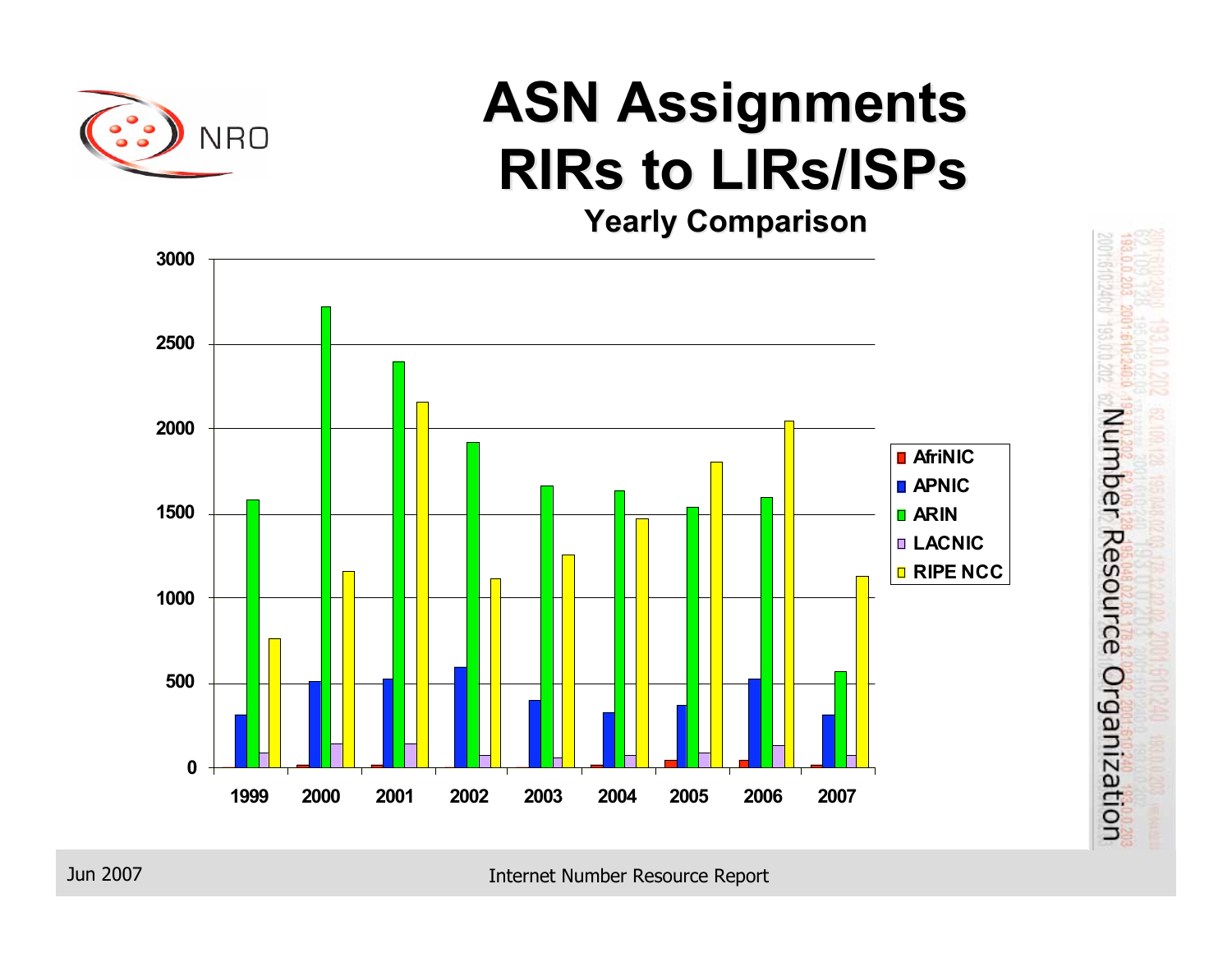

## **ASN Assignments ASN Assignments RIRs to LIRs/ISPs**

**Cumulative Total (Jan 1999 – Jun 2007)** 



Number Resource Organization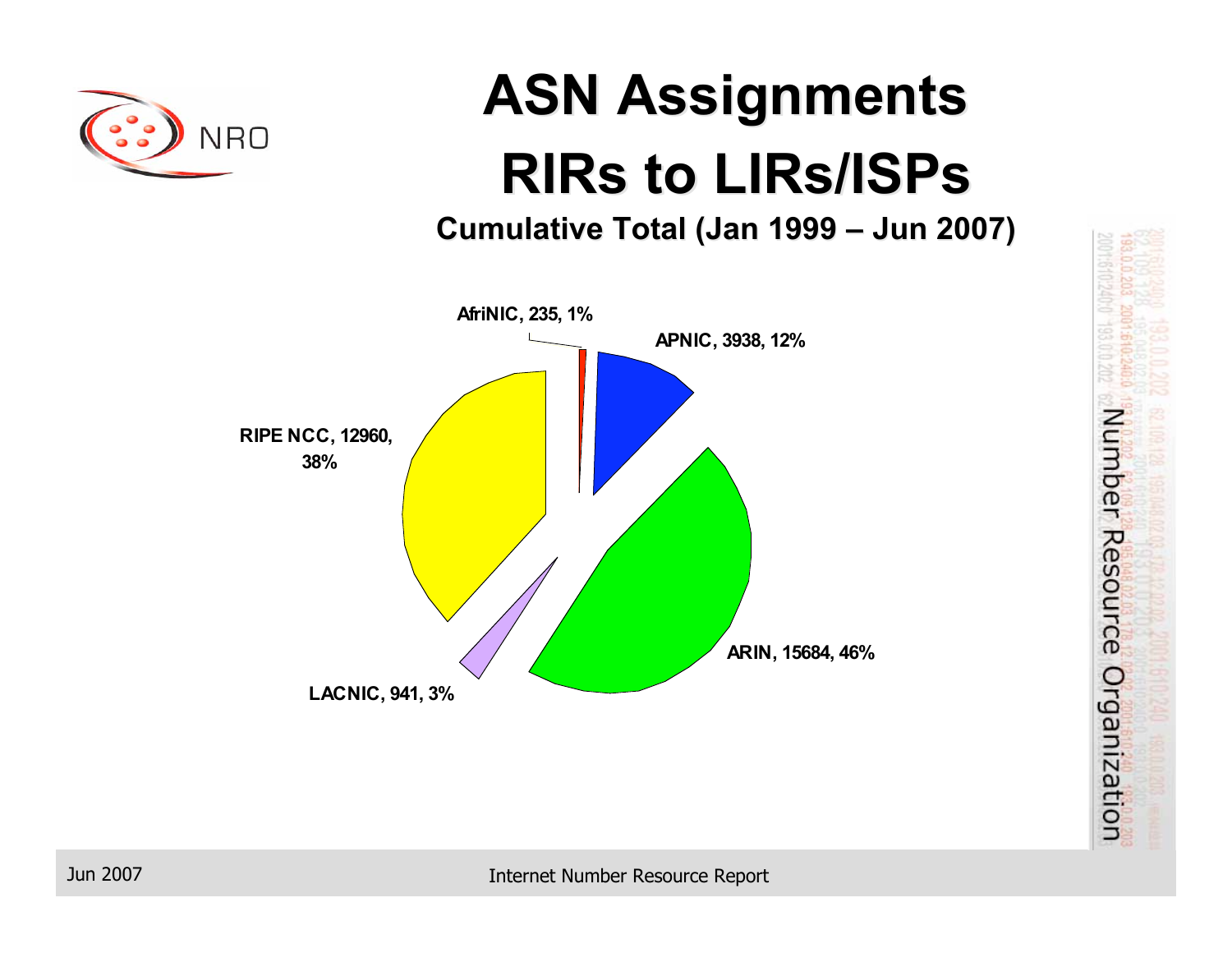

### **IANA IPv6 Allocations to RIRs**

**issued as /23s prior to Oct 06**



Number Resource Organization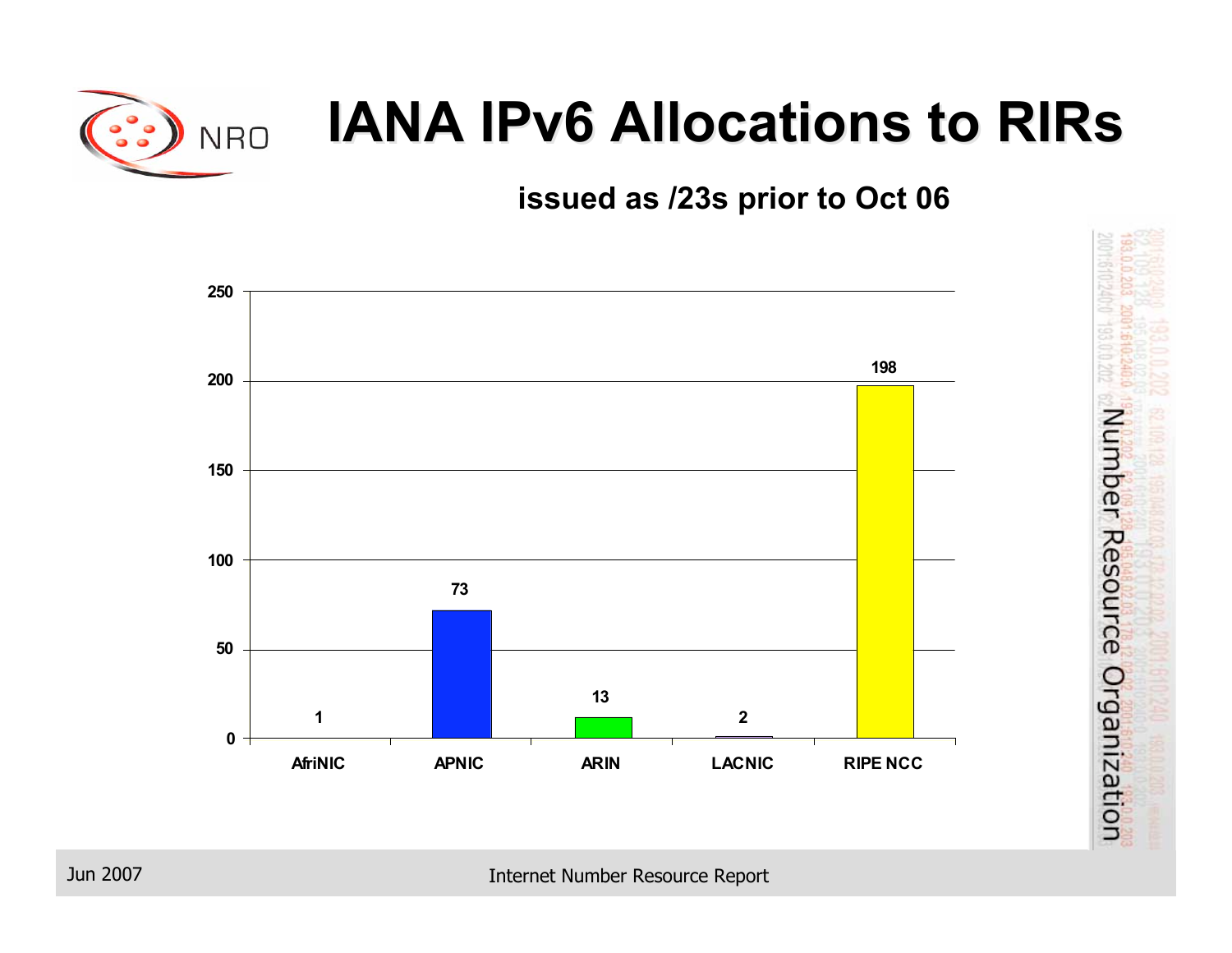

### **IANA IPv6 Allocations to RIRs**

**issued Oct 06 Oct 06**

| <b>RIR</b>      | <b>IPv6 Address</b> |
|-----------------|---------------------|
| <b>AfriNIC</b>  | 2C00:0000::/12      |
| <b>APNIC</b>    | 2400:0000::/12      |
| <b>ARIN</b>     | 2600:0000::/12      |
| <b>LACNIC</b>   | 2800:0000::/12      |
| <b>RIPE NCC</b> | 2A00:0000::/12      |

**Some /23s from the previous slide are incorporated in these /12s**

Number Resource Organization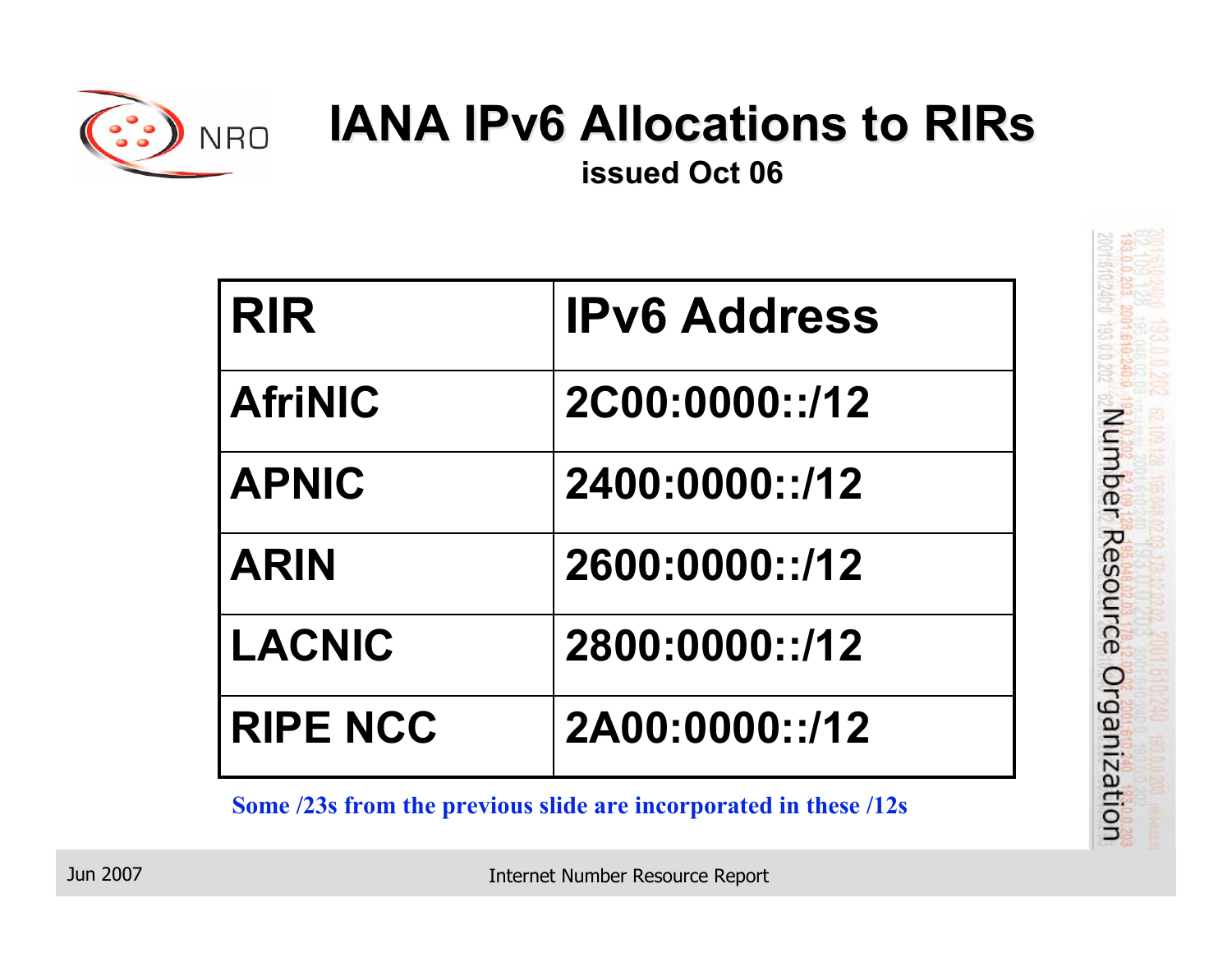

### **IPv6 Allocations IPv6 Allocations RIRs to LIRs/ISPs**

**Yearly Comparison Yearly Comparison**



Number Resource Organization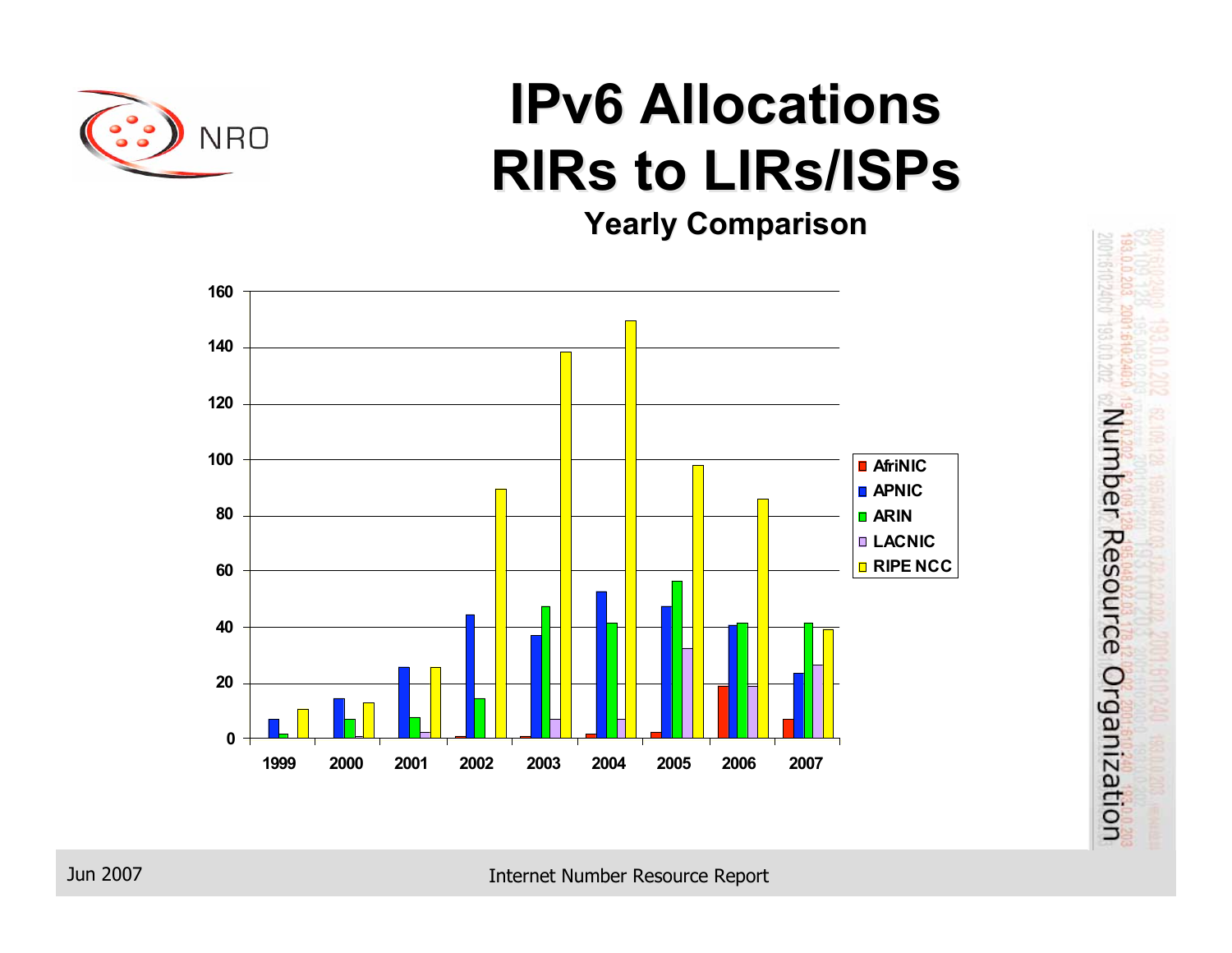

### **IPv6 Allocations IPv6 Allocations RIRs to LIRs/ISPs**

**Cumulative Total (Jan 1999 – Jun 2007)** 



Number Resource Organization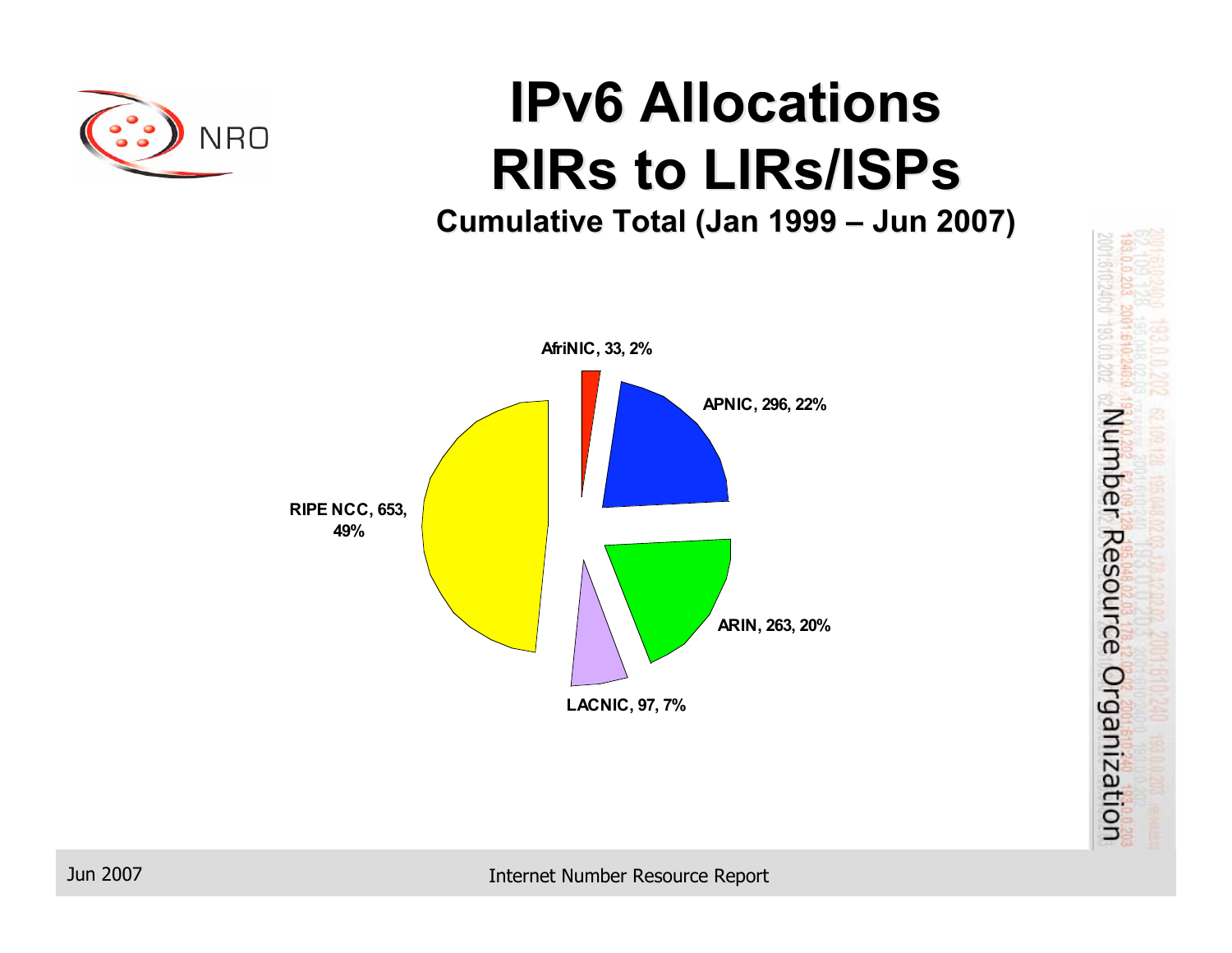

### **Links to RIR Statistics Links to RIR Statistics**

• RIR Stats:

www.nro.net/statistics

• Raw Data/Historical RIR Allocations: www.aso.icann.org/stats www.iana.org/assignments/ipv4-address-space www.iana.org/assignments/as-numbers www.iana.org/assignments/ipv6-unicast-addressassignments